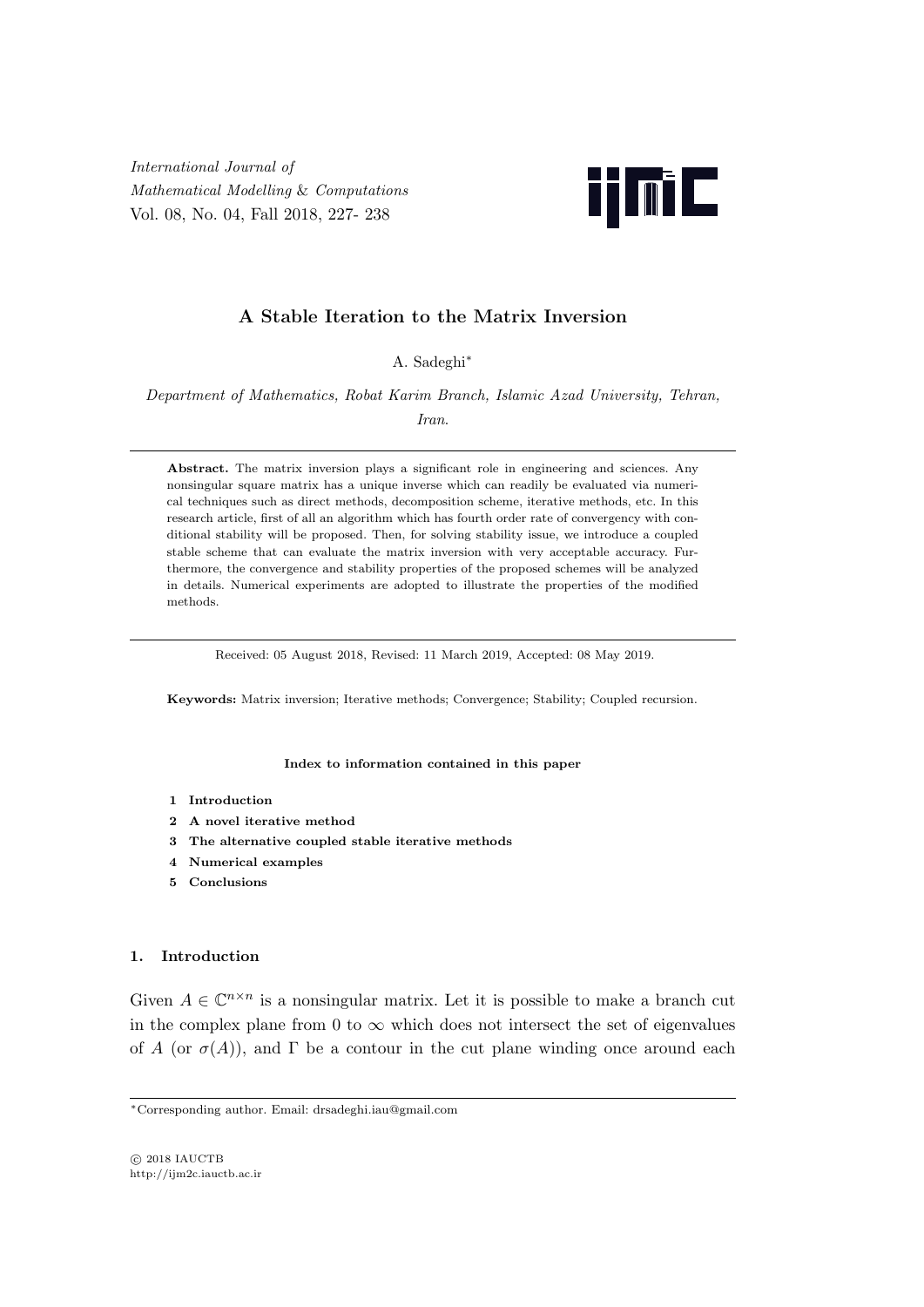eigenvalue of *A*. Then the inverse of *A* is defined as [3]

$$
A^{-1} = \frac{1}{2\pi i} \oint_{\Gamma} z^{-1} (zI - A)^{-1} dz.
$$
 (1)

Notice that the integral vanishes when  $\Gamma$  is a counter-clockwise oriented circle centered at the origin of large enough radius. However, the matrix inversion can not be considered as a matrix function (See Chap. 1 in [4]). Moreover, the inversion of *A* is given by the matrix which is satisfied in  $AA^{-1} = I_n$  or  $A^{-1}A = I_n$ . The matrix inversion is a unique matrix.

The computation of matrix inversion has key role in practical applications like obtaining a rational approximation to the Fermi-Dirac functions which is appear in the density functional theory [11]. Another application of the matrix inversion includes in some particular circumstances, for instance, serval techniques to encrypt a message whenever the use of coding has become especially significant more recently [12].

It is well known that there are several approaches to the computation of matrix inversion which can be categorized as three considerable groups. First, direct methods that include Gaussian elimination with partial pivoting or Gauss-Jordan elimination. It should be mentioned that direct methods cannot correctly tackle sparse matrices possessing sparse inverses turn out in the numerical solution of integral equations. In order to solve this issue, some numerical procedures such as Conjugate Gradient for symmetric positive definite matrices and GMRES are effective for large sparse linear systems. However, when the coefficient matrix is ill-conditioned, solving a linear system of equations based on inversion is problematic. To antitode this, one can utilize an appropriate preconditioner to the system. Second part of the category is decomposition methods such as LU decomposition or QR factorization which require an affordable CPU time for computing the inverse when the dimension of the matrices is large. The last but not least, iterative approaches are drown mostly based on root finding methods. The other types of schemes, which can be considered as iterative methods. In such iterative methods, at each iteration an approximate inverse of a matrix can readily be yielded. Subsequently, the users have the ability to solve, for example, the linear systems iteratively or use the approximate inverses in Sensitivity analysis and the preconditioning of a linear system.

During past decade, several authors have been investigated the iterative methods for approximating the matrix inversion based on root finding methods. A fundamental iterative method introduced by Li [8] which can be used to compute an approximate inner inverse (see Def. 1.2) of a matrix for a given initial approximation:

$$
X_{k+1} = X_k \left( \ell I - \frac{\ell(\ell-1)}{2} A X_k + \dots + (-1)^{\ell-1} (A X_k)^{\ell-1} \right), \quad \ell = 1, 2, \dots \quad (2)
$$

Whenever  $\ell = 2$ , then it is straightforward (2) is the well-known Newton's iteration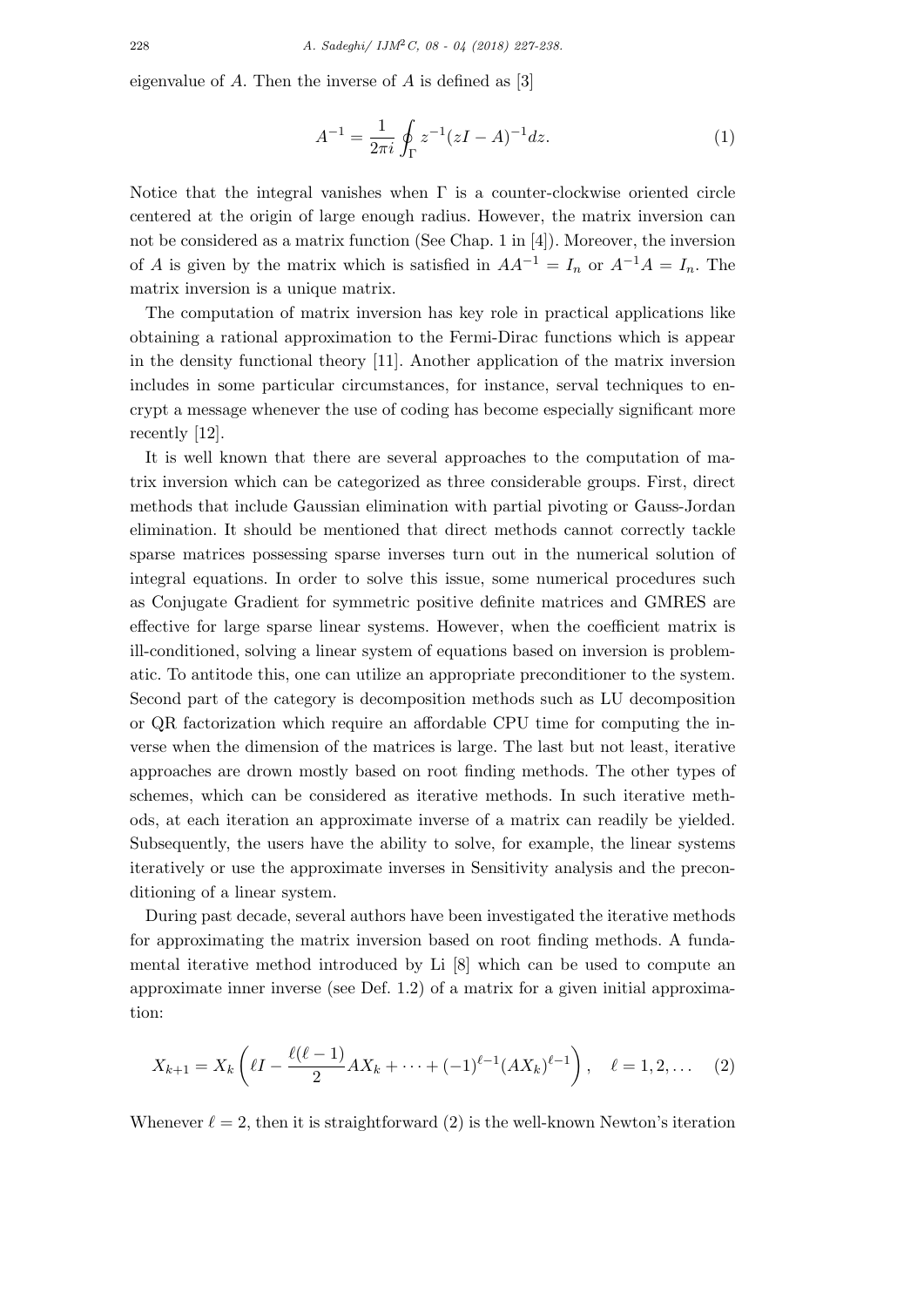$$
X_{k+1} = X_k (2I - AX_k), \quad k = 0, 1, 2, \dots
$$
 (3)

and for the case  $\ell = 3$ , the particular case of (2) is the following important case:

$$
X_{k+1} = X_k \left( 3I - 3AX_k + 3(AX_k)^2 \right), \quad k = 0, 1, 2, \dots \tag{4}
$$

Moreover, Krishnamurthy and Sen [6] provided the iterative method given by

$$
X_{k+1} = X_k \left( I + (I + Y_k(I + Y_k(I + Y_k)))) \right), \quad k = 0, 1, 2, \dots \tag{5}
$$

where,  $Y_k = I - AX_k$ . Several years later, this iteration is modified for larger rate of convergency which applying Schroder's general method and often called Schroder-Traub's sequence as (one can refer to [10, 15])

$$
X_{k+1} = X_k \left( I + Y_k + Y_k^2 + \dots + Y_k^{n-1} \right), \quad k = 0, 1, 2, \dots \tag{6}
$$

or

$$
X_{k+1} = X_k \left( I + (I + Y_k(I + Y_k(\dots + Y_k)\dots))) \right), \quad k = 0, 1, 2, \dots \tag{7}
$$

whereas it is requiring *n* Horner's matrix multiplications.

An important trouble in computing matrix inversion by utilizing iterative methods is that the most algorithms suffer stability issue. In the present work, we will introduce some iterative approaches for computing inverse of a square matrix *A* via concentrating on a particular scalar root finding method given in [1]. It is proven that by considering an appropriate initial matrix, the matrix iteration is convergent with the rate of convergency four. Furthermore, the stability of the proposed iteration is studied in details by proving some theorems. For solving instability of the algorithm, utilizing axillary variable, a new coupled iterative method is introduced which is stable. It was established that the numerical results will be very feasible for matrices with eigenvalues less that one. This strategy is applied for computing matrix square root and matrix pth roots in [5, 9]. For this purpose, normalization of the matrices has been used for getting better accuracy. Numerical implementations have been carried out to reveal the properties of the modified theory.

The organization of the paper is as follows: Section 2 reveal the basic concept of deriving iteration and its convergency. We will study the stable iteration by combining the normalization of the matrices in Sec. 3. In Section 4, we draw some numerical experiments to examine the proposed recursions. Concluding remarks will be given in Section 5. Throughout this paper, the following notation will be appeared. If  $W \in \mathbb{C}^{n \times n}$  with eigenvalues  $\lambda_1, \ldots, \lambda_n$ , then the spectrum of *W* is defined by  $\sigma(W) = {\lambda_1, \ldots, \lambda_n}$  and spectral radius if *W* is defined by  $\rho(W)$  $\max_i |\lambda_i|$ .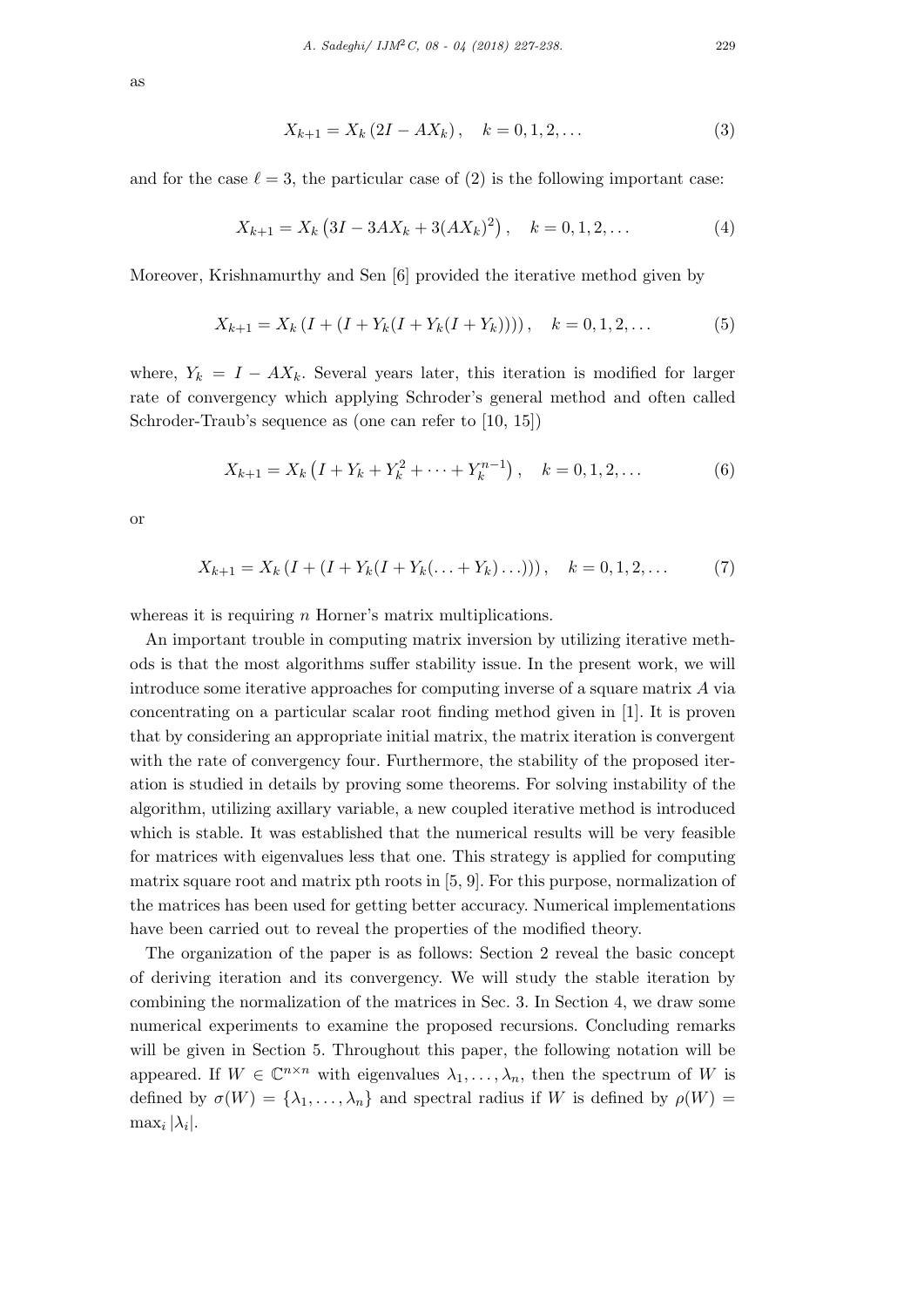## **2. A novel iterative method**

In this section, we provide some conditions to introduce new iterative method to approximate the matrix inversion. First of all, we apply the following iterative scheme introduced in [1]:

$$
x_{\ell+1} = x_{\ell} - \mathcal{L}_f(x_{\ell}) \frac{\varphi(x_{\ell})}{\varphi'(x_{\ell})}, \quad \ell = 1, 2, \dots
$$
 (8)

wherein

$$
\mathcal{L}_f(x_\ell) = 1 + \frac{\varphi''(x_\ell)\varphi(x_\ell)}{2\varphi'^2(x_\ell)} + \frac{\varphi'''^2(x_\ell)\varphi^2(x_\ell)}{6\varphi'^3(x_\ell)},\tag{9}
$$

to the function  $\varphi(x) = a - \frac{1}{x}$  $\frac{1}{x}$ . Therefore, an iteration for finding the inversion of scalar *a* will be attained as:

$$
x_{k+1} = 4x_k - 6ax_k^2 + 4a^2x_k^3 - a^3x_k^3, \quad k = 1, 2, \dots
$$
 (10)

This iterative scheme is fundamental recursion for proposing a new convergent iteration to the matrix inversion, which is the main contribution of this article. Now, considering the matrix version in Banach space, the recursive procedure would be yielded:

$$
X_{k+1} = X_k \left( 4I - 6AX_k + 4A^2 X_k^2 - A^3 X_k^3 \right), \quad k = 1, 2, \dots \tag{11}
$$

It is clear that the above relation is a particular case of (2). We will illustrate that this recursion is not convergent in general and stability is also conditional, and therefore we solve these issues. Next lemma will be characterized that the sequences  $X_k$  commutes with the matrix  $A$ .

**Lemma 2.1** Let  $A \in \mathbb{C}^{n \times n}$  is a nonsingular matrix. If  $AX_0 = X_0A$  is valid, then for the sequence  ${X_k}_{k=0}^\infty$  in (14), one has that

$$
AX_k = X_k A,\tag{12}
$$

holds for all  $k = 1, 2, \ldots$ .

*Proof* By using a similar strategy mentioned in [5], Lemma can easily be proven. ■

Notice that the suggested recursive procedure in (11) has forth order convergency rate to compute matrix inversion. This point will be proven in the following theorem.

**Theorem 2.2** Assume  $A \in \mathbb{C}^{n \times n}$ , is nonsingular square matrix. If the initial guess *X*<sub>0</sub> satisfies  $||E_0|| = ||I - AX_0|| < 1$ , therefore the iterative procedure (11) converges to *A−*<sup>1</sup> with the order of four.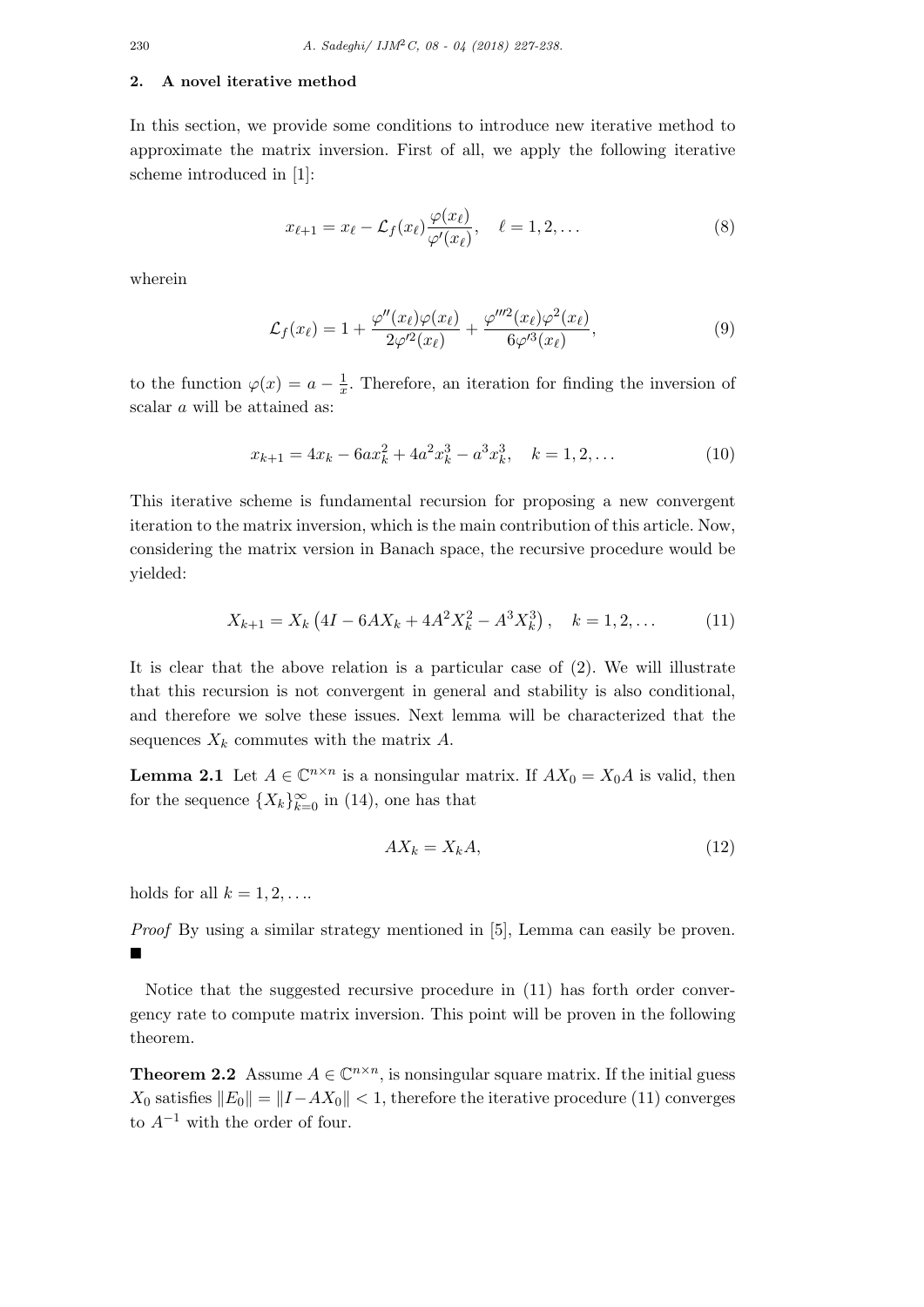*Proof* Let  $E_k = I - AX_k$ . Then, we can obtain that

$$
E_{k+1} = I - AX_{k+1}
$$
  
=  $I - A(4X_k - 6AX_k^2 + 4A^2X_k^3 - A^3X_k^4)$   
=  $I - 4(AX_k) + 6(AX_k)^2 - 4(AX_k)^3 + (AX_k)^4$   
=  $(I - AX_k)^4$   
=  $(E_k)^4$ .

Subsequently, since  $||E_0|| < 1$ , for any subordinate matrix norm, we attain

$$
||E_{k+1}|| \leq ||E_k||^4 \leq \ldots \leq ||E_0||^{4^k} \to 0
$$

whenever  $k \to \infty$ . In other words,  $I - AX_k \to 0$  or  $X_k \to A^{-1}$  as  $k \to \infty$ . Now, we get

$$
A^{-1} + e_{k+1} = X_{k+1}
$$
  
=  $4X_k - 6AX_k^2 + 4A^2X_k^3 - A^3X_k^3$   
=  $(A^{-1} + e_k) (4I - 6A(A^{-1} + e_k) + 4A^2(A^{-1} + e_k)^2 - A^3(A^{-1} + e_k)^3)$   
=  $(A^{-1} + e_k) (I - Ae_k + A^2e_k^2 + A^2e_k^2 - A^3e_k^3)$   
=  $A^{-1} + e_k + Ae_k^2 - A^2e_k^3 + e_k - Ae_k^2 + A^2e_k^3 - A^3e_k^4$   
=  $A^{-1} - e_k(Ae_k)^3$ .

By removing  $A^{-1}$  from both sides of the equality, we have

$$
e_{k+1} = -e_k(Ae_k)^3.
$$

After taking any subordinate norm once again, it would be yielded that

$$
||e_{k+1}|| \leq ||A||^3 ||e_k||^4
$$

Consequently, it is indicated that the sequence  $\{X_k\}$  has at least forth order rate of convergence.

Theorem 2.1 illustrated that the order of convergence of the matrix sequence  ${X_k}_{k=1}^{\infty}$  given by (11) is equal to 4, provided that *A* is a nonsingular matrix. In Fig. 1, we depict the behavior of the scalar iteration for computing inverse of  $a = 1$ and *a* = 2. Fractal behavior and divergency of scalar version of iteration can be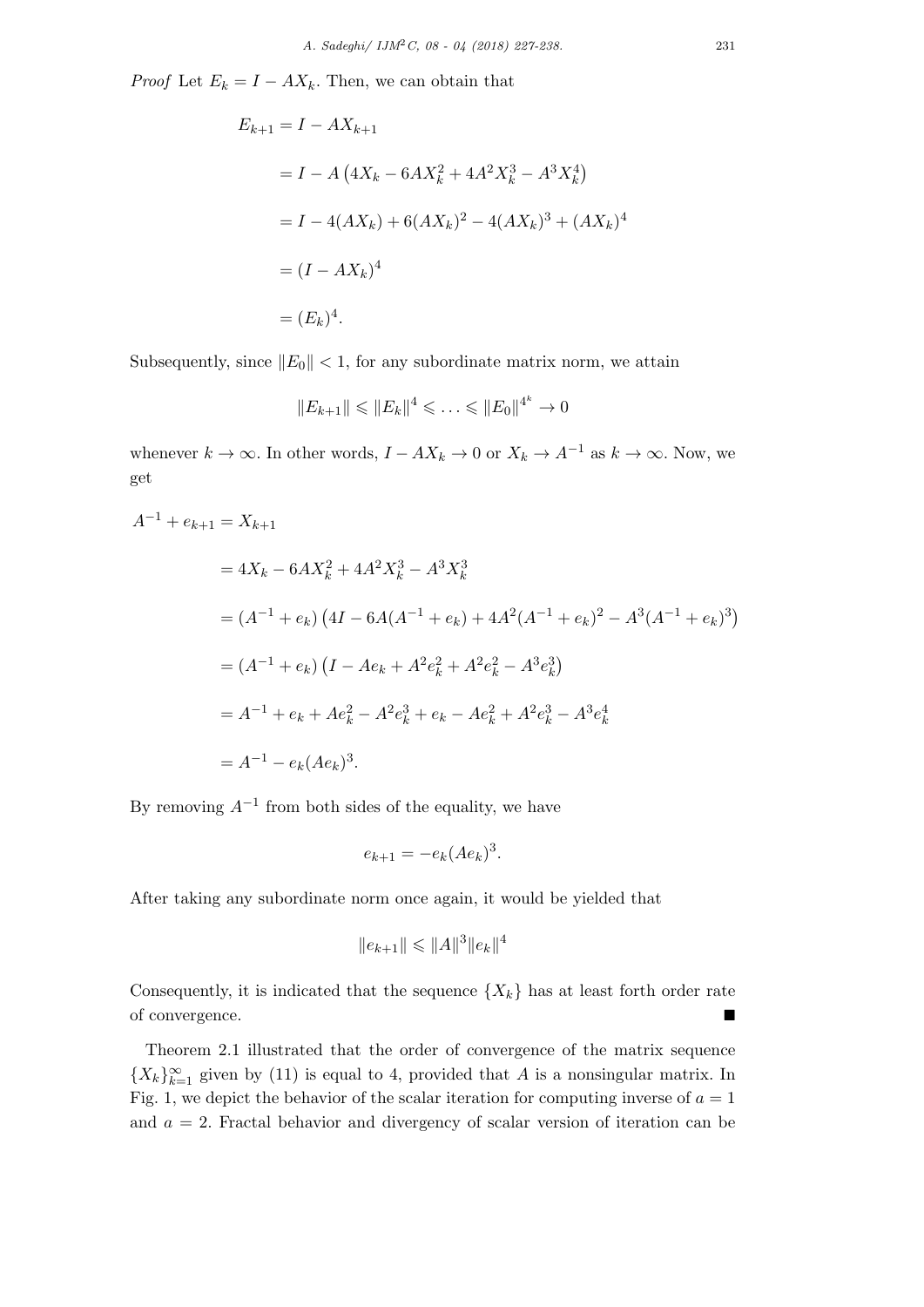observed in plotted figures. In continue, we will see that the iteration is conditional stable.



It is remarkable that the initial guess is important in convergency of the iteration. In our computation we use the following initial matrices as indicated in serval references like[12–14, 16]:

$$
X_0 = \frac{A^*}{\|A\|_1 \|A\|_\infty},\tag{13}
$$

and

$$
X_0 = \frac{A^*}{tr(AA^*)},\tag{14}
$$

where *W∗* is conjugate transpose of the matrix *W*.

**Remark 2.3** If  $\rho(A) > 1$ , then  $B = A/||A||$  can be substituted. In this case, it is clear that  $\rho(B) \leq 1$ .

Subsequently, we can obtain the matrix sequence  ${R_k}_{k=1}^{\infty}$  as following.

**Algorithm (I).** Let  $A \in \mathbb{C}^{n \times n}$  and  $B = A/||A||$ . The iterative method for computing inverse of *A* with  $\rho(A) > 1$  can be stated as:

$$
R_0 = I,
$$
  
\n
$$
R_{k+1} = R_k (4I - 6(AR_k) + 4(AR_k)^2 - (AR_k)^3),
$$
  
\n
$$
X_k = ||A|| R_k.
$$

In Algorithm (I), it is clear that  $\lim_{k\to\infty} R_k = B^{-1}$ , and  $\lim_{k\to\infty} X_k = A^{-1}$ . We then have

$$
||X_{k+1} - A^{-1}|| = ||A|| \cdot ||R_{k+1} - B^{-1}|| = \mathcal{O}(|X_k - A^{-1}||^4), \tag{15}
$$

where  $\mathcal O$  denotes big O. Notice that the matrix  $B$  could also be proposed by  $B = A/\rho(A)$  if  $\rho(A)$  is available. Since  $\rho(A) \le ||A||$ , it is more appropriate that the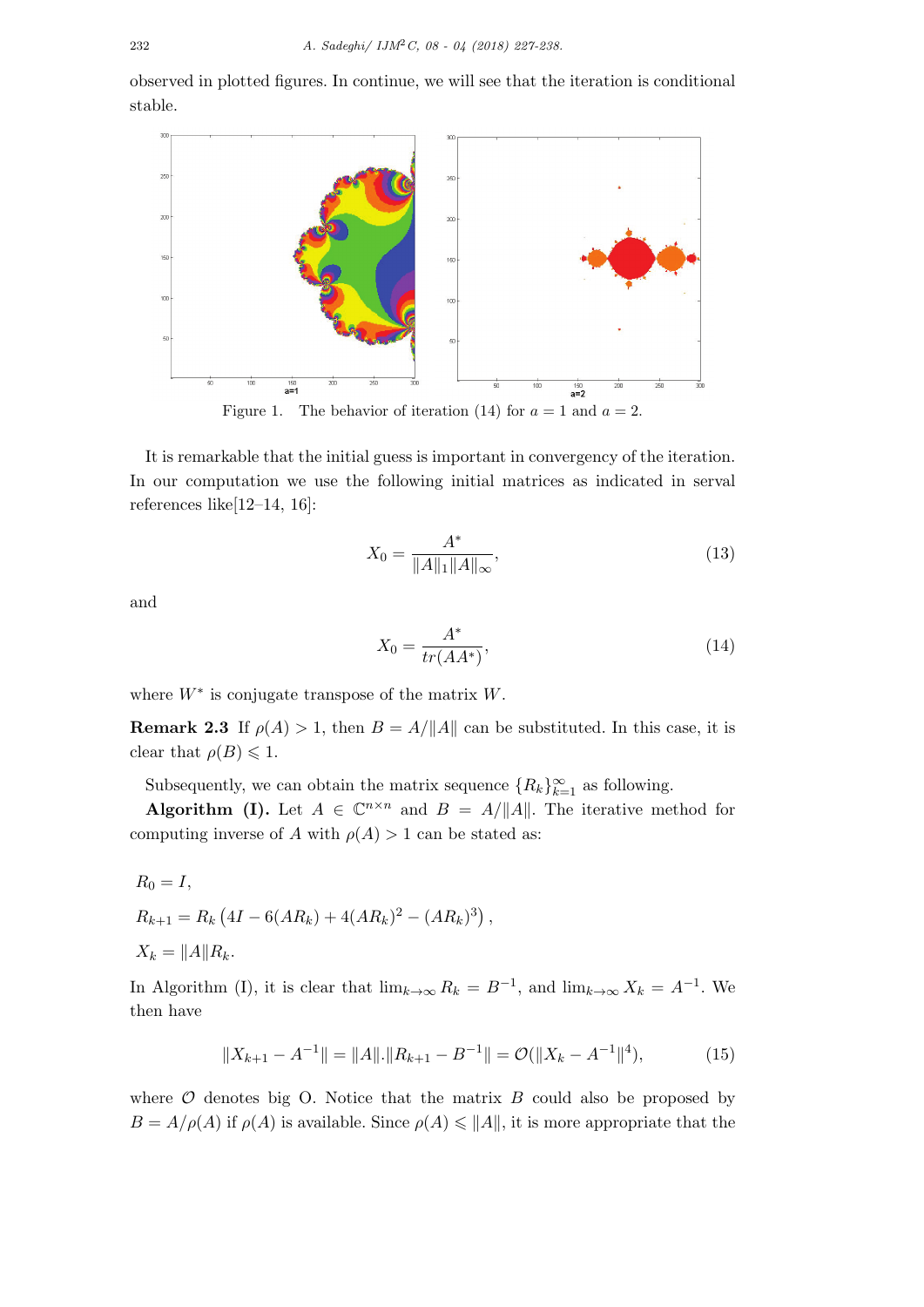upper bound *∥A∥* will be considered. Now, we are interested to know that whether the iterations in Algorithm (I) are stable or not First we give the following theorem.

**Theorem 2.4** The sequence  $\{X_k\}_{k=1}^{\infty}$  introduced in Algorithm (I) is conditionally stable.

*Proof* The proof would be done based on strategy which applied in [5, 7]. It is hence omitted.

According to Theorem 2.1, it was seen that the proposed scheme has turn out to be stable whenever *A* is ill-conditioned or the size of the input matrix *A* is large. For solving this issue, two stable and convergent iterations will be proposed by employing matrix auxiliary variables in the next section.

## **3. The alternative coupled stable iterative methods**

In this section, new stable variant of iterative method for computing the matrix inversion will be introduced. For this purpose, we first consider an auxiliary variable in the form  $M_k = AX_k$ . It can be easily shown that  $\lim_{k\to\infty} X_k = I$  and  $\lim_{k\to\infty} M_k = A$ . Furthermore, each matrices  $X_k$ ,  $M_k$ , and A commutes with the others. Now, the new variant of the matrix iterations are obtained as following:

$$
X_{k+1} = X_k (4I - 6(AX_k) + 4(AX_k)^2 - (AX_k)^3)
$$
  
=  $X_k (4I - AX_k(6I - AX_k(4I - AX_k)))$   
=  $X_k (4I - M_k(6I - M_k(4I - M_k)))$ ,

and

$$
M_{k+1} = AX_{k+1}
$$
  
=  $AX_k (4I - M_k(6I - M_k(4I - M_k)))$   
=  $M_k (4I - M_k(6I - M_k(4I - M_k)))$ .

Consequently, the following algorithm will be given.

**Algorithm (II).** Let  $A \in \mathbb{C}^{n \times n}$ . The coupled iterative method for computing the matrix inversion is defined by the recursive relation

$$
X_0 = I, \quad M_0 = A
$$
  
\n
$$
X_{k+1} = X_k (4I - M_k(6I - M_k(4I - M_k))),
$$
  
\n
$$
M_{k+1} = M_k (4I - M_k(6I - M_k(4I - M_k))).
$$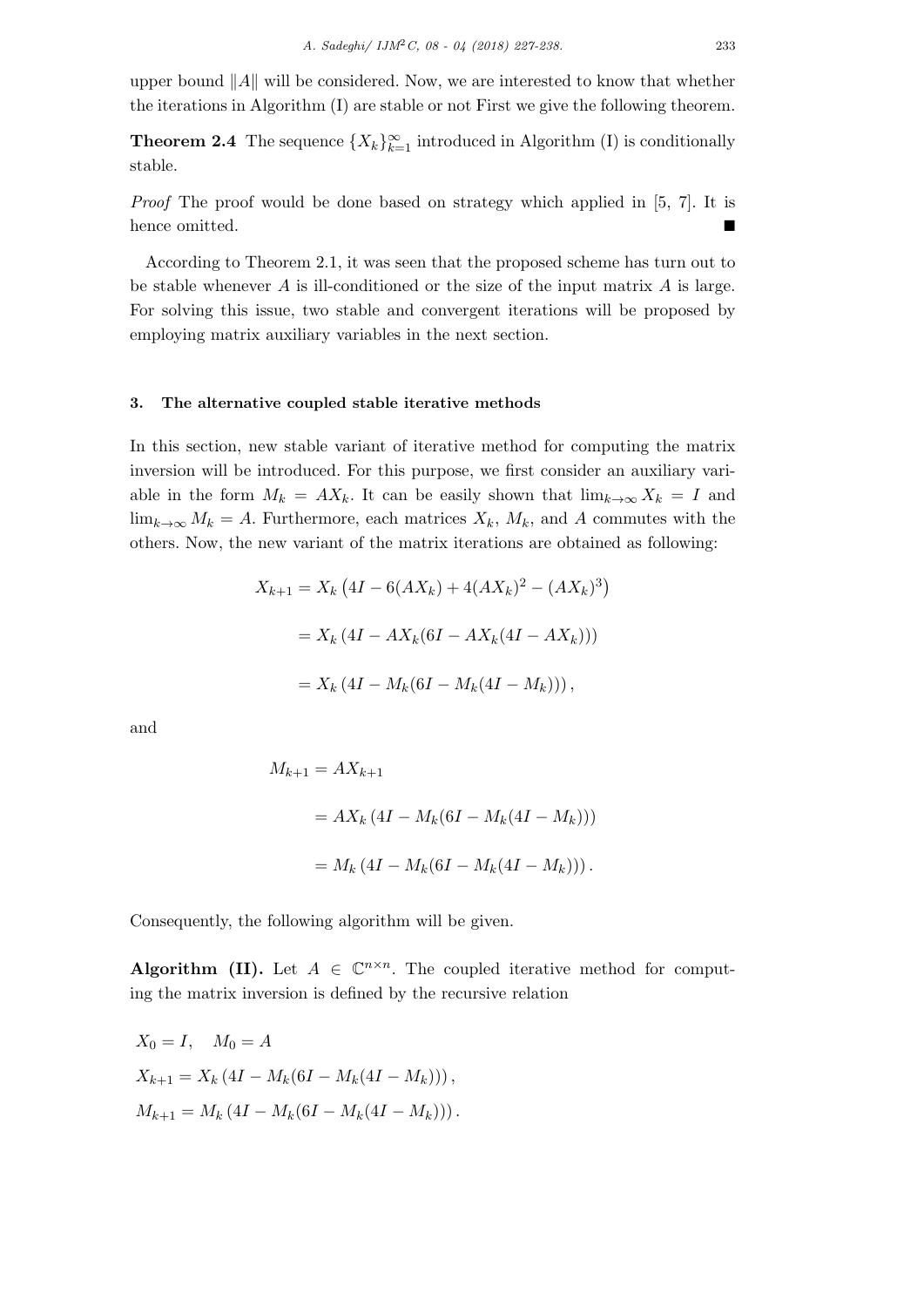In Algorithm (II), it is straightforward that whenever  $\lim_{k\to\infty} X_k = A^{-1}$ , then  $\lim_{k\to\infty} M_k = I_n$ .

In this part, we present stability analysis of the coupled iteration for computing matrix inversion. According to [2], an iteration  $X_{k+1} = g(X_k)$  is stable in a neighborhood of a solution  $X = g(X)$ , if the error matrices  $E_k = X_k - X$  satisfy

$$
E_{k+1} = L(E_k) + O(||E_k||^2),\tag{16}
$$

where *L* is a linear operator with bounded powers. In other words, there exist a constant  $\varepsilon > 0$  such that for all  $k > 0$  and an arbitrary unit norm, we have  $L^k(E) < \varepsilon$ . This means small perturbation introduced in a certain step will not be amplified in the subsequent iterations. Thus, we give the following theorem.

**Theorem 3.1** The sequences  $\{X_k\}_{k=1}^{\infty}$  and  $\{M_k\}_{k=1}^{\infty}$  in Algorithm (II) are stable.

*Proof* Consider the iterations in Algorithm (II) and introduce the error matrices  $E_k = X_k - A^{-1}$  and  $F_k = M_k - I$ . For the sake of simplicity, we perform a first order error analysis and we remove all the terms that are quadratic in the errors. Assume equality up to second order terms is denoted with the symbol  $\approx$ . Thus, from  $M_k = I + F_k$ , one has

$$
E_{k+1} = X_{k+1} - A^{-1}
$$
  
=  $X_k (4I - (I + F_k)(6I - (I + F_k)(4I - (I + F_k)))) - A^{-1}$   
=  $X_k (4I - (3I + F_k)(3I + 2F_k)) - A^{-1}$   
 $\approx X_k (4I - (3I + F_k)) - A^{-1}$   
=  $X_k (I - F_k) - A^{-1}$   
=  $X_k + X_k F_k - A^{-1}$   
=  $E_k - X_k F_k$ .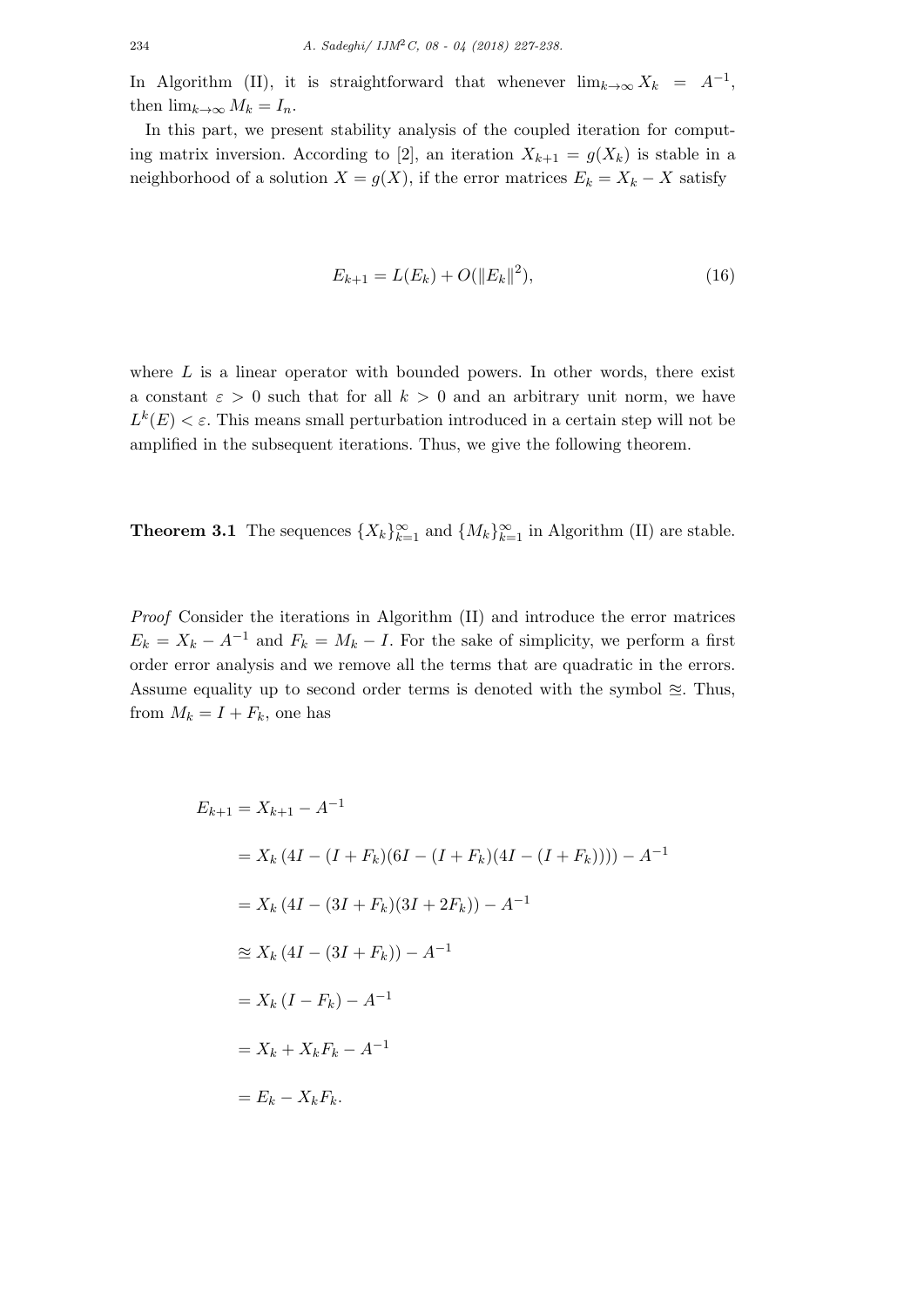Furthermore, we yield

$$
F_{k+1} = M_{k+1} - I
$$
  
=  $M_k (4I - M_k(6I - M_k(4I - M_k))) - I$   
 $\approx (I + F_k)(I - F_k) - I$   
=  $I - F_k^2 - I$   
=  $-F_k^2$ .

In conclusion, it can be written

$$
\begin{pmatrix} E_{k+1} \\ F_{k+1} \end{pmatrix} = \begin{pmatrix} I - X_k \\ 0 & 0 \end{pmatrix} \begin{pmatrix} E_k \\ F_k \end{pmatrix} = L \begin{pmatrix} E_k \\ F_k \end{pmatrix}.
$$
 (17)

The coefficient matrix L is idempotent  $(L^2 = L)$  and hence has bounded powers. Thus the proposed iterations are stable. ■

Once again if  $\rho(A) > 1$ , therefore the substitution  $B = A/||A||$  can be applied. Hence, we propose the following.

**Algorithm (III).** Let  $A \in \mathbb{C}^{n \times n}$  and  $B = A/||A||$ . The stable coupled iterative method for computing the inversion of *A* is expressed as follows:  $R_0 = I$ ,  $M_0 = A$ 

$$
R_{k+1} = R_k (4I - M_k(6I - M_k(4I - M_k)))
$$
  

$$
M_{k+1} = M_k (4I - M_k(6I - M_k(4I - M_k)))
$$
  

$$
X_k = ||A||.R_k.
$$

In Algorithm (III), it is apparent that  $\lim_{k\to\infty} R_k = B^{-1}$ ,  $\lim_{k\to\infty} X_k = A^{-1}$ . Thus, the matrix inversion can be computed efficiently.

# **4. Numerical examples**

In this section, we support the theory which has been developed so far with several numerical implementations. All experiments have been carried out by using MATLAB (R2018b). In addition, the accuracy is measured by means of the size of:

$$
E_k(\widehat{X}) = \frac{\|A\widehat{X}_k - I\|_F}{\|A\|_F} < 10^{-16},\tag{18}
$$

whenever  $\hat{X}$  is the computed inverse of *A* and  $\|\cdot\|_F$  is Frobenius norm.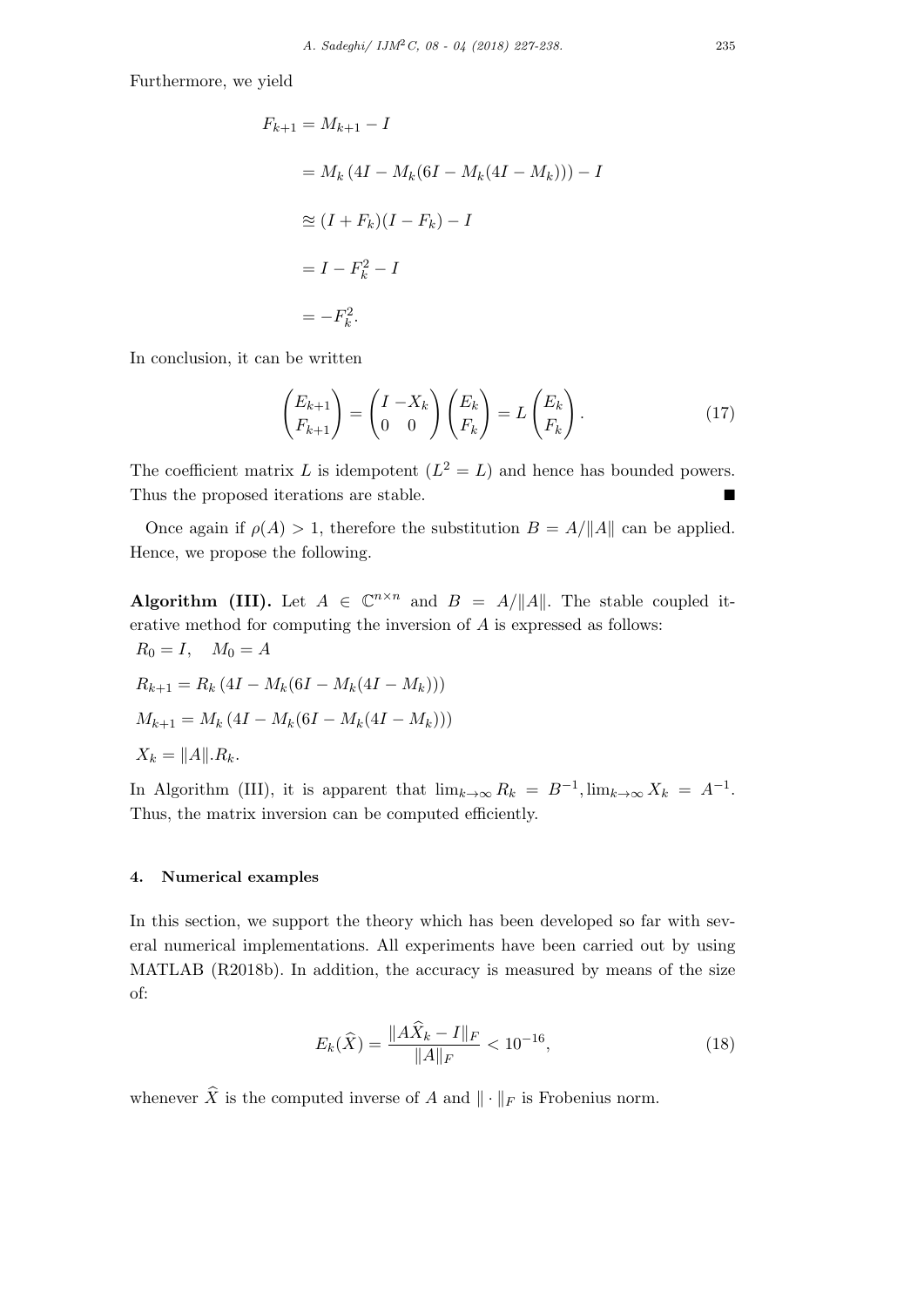**Test 1.** The first example is made considering  $n \times n$  lower bidiagonal matrices defined as

$$
A = \begin{pmatrix} \frac{1}{x_1} & & & \\ -\frac{1}{x_1} & \frac{1}{x_2} & & \\ & \ddots & \ddots & \\ & & -\frac{1}{x_{n-1}} & \frac{1}{x_{n-1}} \\ & & & -\frac{1}{x_n} & \frac{1}{x_n} \end{pmatrix}_{n \times n},
$$

whereas,  $x = (x_1, \dots, x_n)^t \in \mathbb{R}^n$  and  $x_n > 0$  for  $i = 1, \dots, n$ . The inverse of the matrix which hs pretty form will be obtain analytically by induction as follows:

$$
A^{-1} = \begin{pmatrix} x_1 \\ x_2 & x_2 \\ x_3 & x_3 & x_3 \\ \vdots & \vdots & \vdots \\ x_n & x_n & x_n & \cdots & x_n \end{pmatrix}_{n \times n}
$$

*.*

Now, considering the vectors  $x = (1, 2, \cdots, 5)^t$ ,  $x = (1, 2, \cdots, 10)^t$ , and  $x =$  $(1, 2, \dots, 40)^t$  the inverse of *A* is computed via using the proposed iterations and it is compared by other approaches. The residual errors and number of iterations are measured and reported in Table 1. It should be noted that in spite of we have used double precision arithmetic precision, we present error by short form. According to the results, we can see that the Algorithm (III) has very accurate advantage with less number of iterations in comparison other methods.

|                |                | $n=5$        |       | $n=10$     |       | $n=40$     |
|----------------|----------------|--------------|-------|------------|-------|------------|
| Method         | Iter.          | Err.         | Iter. | Err.       | Iter. | Err.       |
| Iteration 1.4  |                | 4.4251e-16   | 11    | 8.2214e-16 | 14    | 8.8543e-16 |
| Iteration 1.5  | 5              | $1.2730e-16$ | 7     | 4.5801e-16 | 9     | 7.5635e-16 |
| Algorithm I.   | 5              | $1.1232e-16$ | 7     | 3.2543e-16 | 9     | 4.2596e-16 |
| Algorithm II.  | 4              | $1.2416e-16$ | 6     | 2.4563e-16 | 8     | 3.2486e-16 |
| Algorithm III. | $\overline{4}$ | 1.2314e-16   | 6     | 2.4186e-16 | 8     | 3.1873e-16 |

Table 1. Comparison errors and iterations in Test 1.

**Test 2.** In this example, a particular tridiagonal matrix is assumed in order to compute the inversion. Let us consider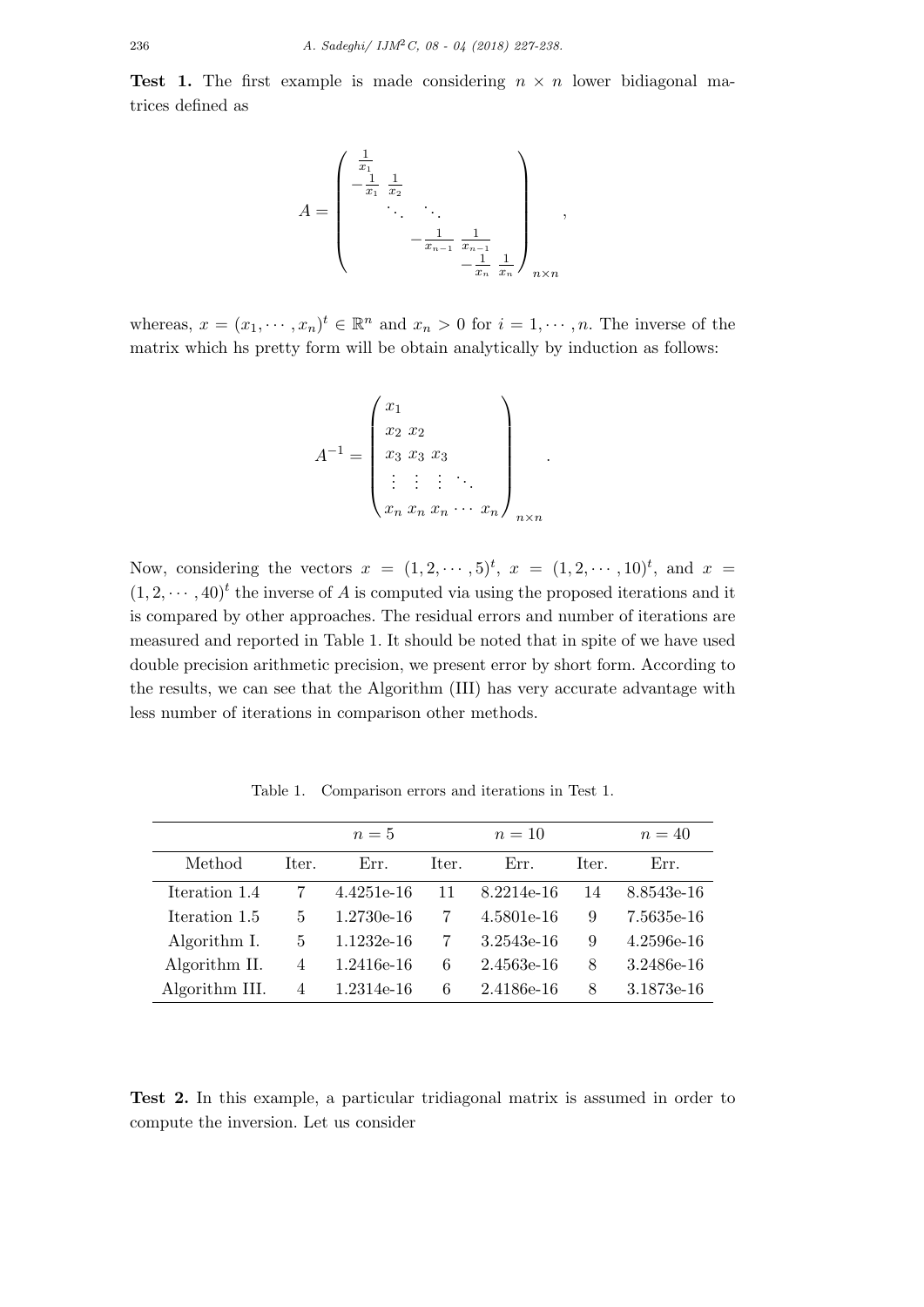$$
A = \begin{pmatrix} 1 + \frac{a}{a-b} - 1 \\ -1 & 2 & -1 \\ & \ddots & \ddots & \ddots \\ & & -1 & 2 & -1 \\ & & & -1 & 1 \end{pmatrix}_{n \times n},
$$

where  $a > 0$  and  $b > 0$ . The general form of the inversion of this matrix is given by  $A^{-1} = \frac{1}{a}B$ , whenever *B* is defined for  $i, j = 1, 2, \cdots, n$  as

$$
B = (b_{ij}) = \min_{0 \le i,j \le n} \{ ai - b, aj - b \}.
$$

In order to tackle the computation of inversion, we assumed the values of  $a = 2$ and  $b = 1$  for several values of *n* by using Algorithm III. Here, we measure the residual error and the number of iteration. The results are demonstrated in Table 2. According to this table, it can easily be seen that by increasing the dimension, the number of iteration should be enhanced to achieve favorable accuracy.

 $n = 10$   $n = 20$   $n = 30$ Method Iter. Err. Iter. Err. Iter. Err. Iteration 1.4 9 7.3562e-16 11 8.1536e-16 13 8.7893e-16 Iteration 1.5 7 5.4536e-16 8 6.2874e-16 9 7.1586e-16 Algorithm I. 7 5.2673e-16 8 6.2419e-16 9 7.5781e-16 Algorithm II. 6 3.1452e-16 7 4.1569e-16 8 5.2541e-16 Algorithm III. 6 3.1268e-16 7 4.1198e-16 8 5.1458e-16

Table 2. Comparison errors and iterations in Test 2.

## **5. Conclusions**

In this paper, a particular root finding approach applied to derive an iterative scheme for computing matrix inversion. The stability issue of the iteration has been solved by using auxiliary variables. Moreover, for some matrices with large spectral radios, the normalization of matrices is considered for circling the eigenvalues. Numerical implementations reveal that the stable coupled method can compute inversion with good accuracy without using the matrix *A* directly.